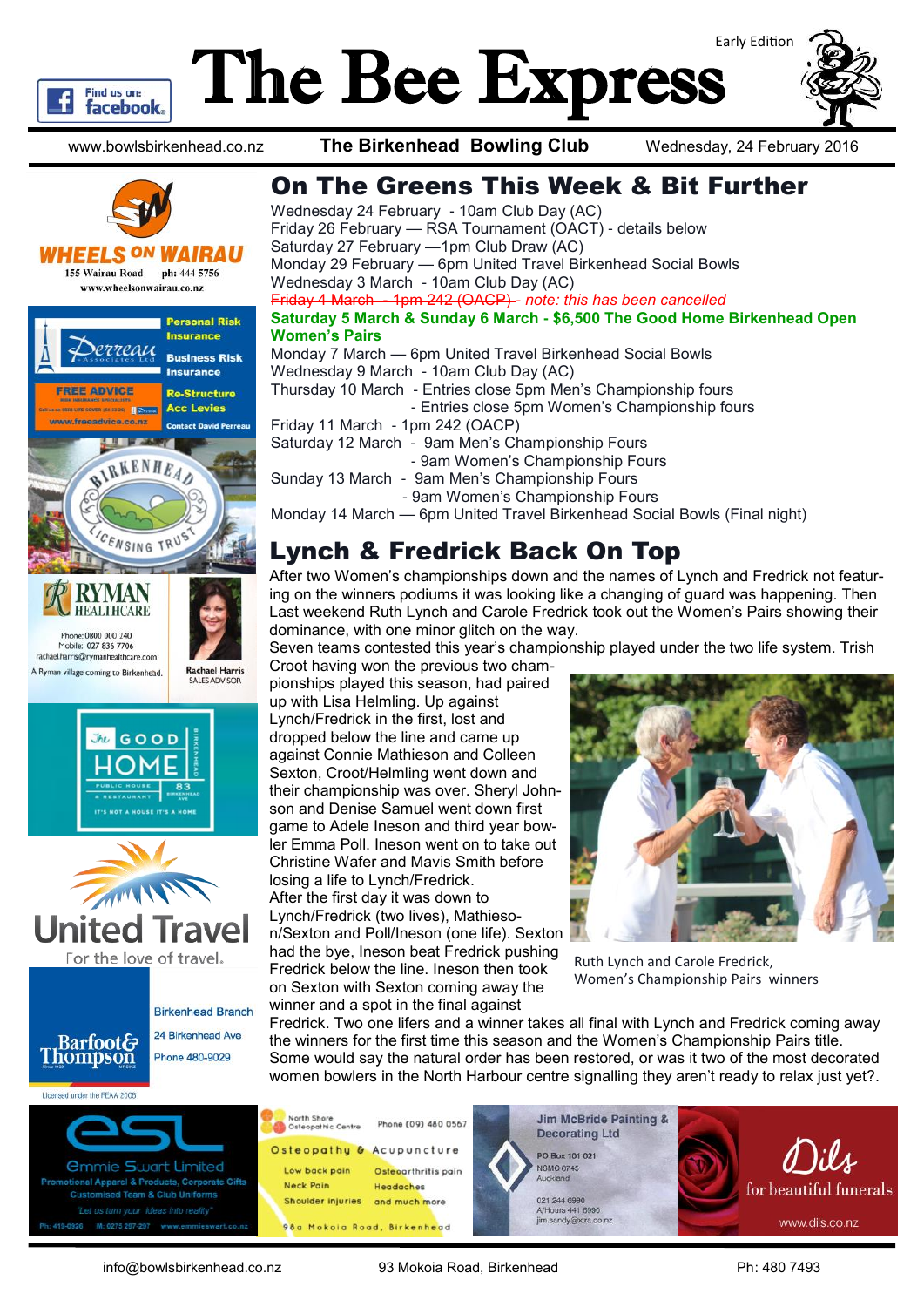www.bowlsbirkenhead.co.nz **The Birkenhead Bowling Club** Wednesday, 24 February 2016

#### Galbraith & **PLUMBING &**



M: 0274 923 125<br>P: 09 418 3846 Birkenhead 09 480 9029<br>E: t.roskruge@barfoot.co.nz Birkenhead 24 Birkenhead Avenue<br>P O Box 34027 Birkenhead Fax. 09 480 9018 www.barfoo



180 Mokoia Road, Birkenhead Open: Mon - Sun 7.00am - 10.00pm





www.ugl.co.nz



#### BIRKENHEAD

Recreation Drive PH: 418 2424 Proudly Supporting Bowls Birkenhead www.birkenheadrsa.com



**Design & Manufacture High Quality Durable** Whiteboards **Noticeboards Educational Furniture** Over 25 years **New Zealand made** 

#### Pierson, Huriwai, Haresnape

While the Women contested Championship Pairs, the Men were busy chasing the Championship Triples title. Ten teams started off Saturday morning to end the day with three or more winners from the four section play games to reach Sunday's knockout. Garry Moverley's team drew early blood with a huge win over the Randall Watkin's skip team. As did Merv Garred over Roy Parker and Nigel drew over Doug Parlane. Saturday play progressed and sides dropped by the way. Three teams recorded three wins or more and moved onto Sunday. G.Sapucci, D.O'Connor, T.Grantham (s) - Mark Rumble, P.Nathan, N.Drew(S) - D.Pierson, J.Huriwai, R.Haresnape(s).

Grantham and Drew first up Sunday as Haresnape sat back with the bye. Drew walked away the winner (11-9). Haresnape and Drew final. Neck and neck for the first eight ends and the score all tied up at eight all. Drew took the next four ends and with it a fourteen to eight lead. Haresnape fought back to take the remaining five ends, ten shots to pull off an eighteen to fourteen win and claim the Men's Championship Triples title.

#### 1-5 Year Interclub Team

#### *By Jerry Belcher*

In very testing windy conditions Monday night Birkenhead took on Sunnybrae, on their home turf. Unfortunately our team lost overall, 2 losses and 1 win. The win came through the pairs, Lauranne and Gerry, who finished with a score of 13-11.

Whilst the losses were in the triples, Jacqui, Christine and Jerome, who only just went down 15-11 and in the singles where Jerry got towelled up 21-11.

Depending on other club's results, Birkenhead is still in the race to make the play offs.

#### RSA Tournament (OACT)

Friday 26 February. Open Any Combination Tournament , 9.30am start., Mufti, Bring your own lunch, \$10 per player. Entry and further details phone Sandy (027) 2006696.



#### Club Membership Draw

Drawn Wednesdays between 4.30pm - 5.30pm, and Fridays between 5.30 - 6.30pm. Members must be present at the draw to claim the prize.

#### Friday Club Nights

Merv "The Swerve" spins the raffles from around 4.30 onwards, Happy hour 5 - 6pm, Free Nibbles around 6pm, Club Membership draw between 5.30 - 6.30pm

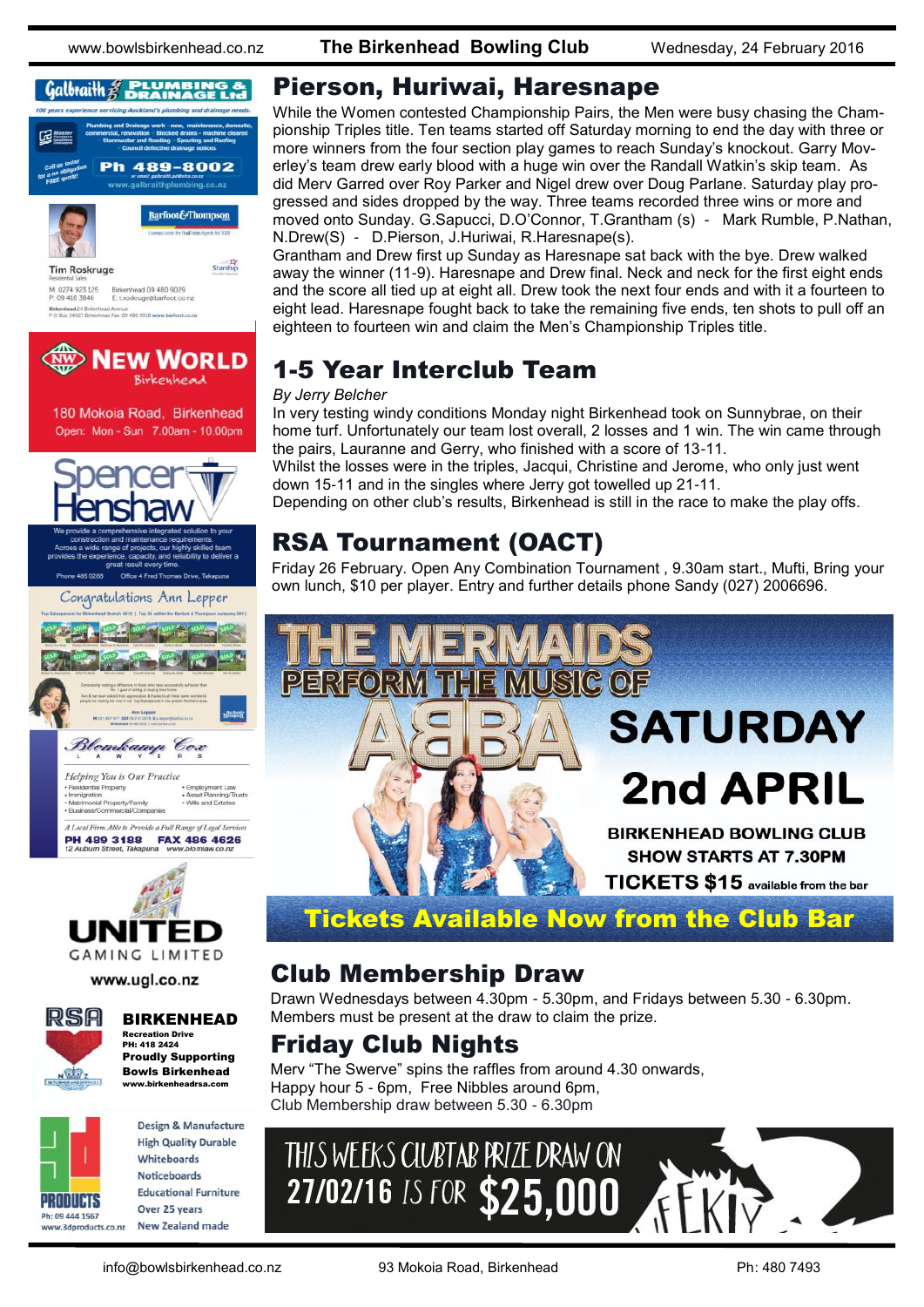www.bowlsbirkenhead.co.nz **The Birkenhead Bowling Club** Wednesday, 24 February 2016



#### Spotlight on Sponsors

This week we put the spotlight on "The Good Home Birkenhead". After a million dollar plus renovation last year The Good Home is certainly a welcoming establishment to visit. Owned by the Birkenhead Licencing Trust and managed by Alan Vaughan, the former " Slipp Inn" has supported the Women's Two Day Pairs for the four years and two years including this year under the "The Good Home Birkenhead".

*Source http://www.thegoodhomebirkenhead.co.nz*

MAKE YOURSELF AT HOME

Welcome to the Good Home, your new home away from home.

Situated in Birkenhead Village, we're a modern suburban gastro pub.

Step inside the Good Home and the atmosphere is relaxed and welcoming. With a sun drenched courtyard and multiple interior spaces including an airy living area, more intimate dining room, cosy sports den and inviting lounge, we have spaces for every occasion and season.



Our mouth watering menu - designed by North

Shore food consultant and acclaimed chef Mark Gregory and our own chef Joe Brockliss is honest home-style cooking at its best, and the ideal complement to our wide selection of craft and chilled beers and regionally specific New Zealand wines.

A great spot to relax with friends and family, whether it's for a leisurely lunch or dinner, after-work socializing, or watching the game, why not come check us out for yourself? are engaged through our experienced sub-contractor network which covers all the trades required to deliver a full 'one stop shop' maintenance service to our customers.

83 Birkenhead Avenue, Birkenhead North Shore OPEN HOURS

Monday and Tuesday: 11am - 11pm Wednesday: 12pm - 11pm Thursday and Friday: 11am - Late Saturday and Sunday: 10am - Late

#### Union Action Disrupts "The Bee Express"

Due to union action next weeks "The Bee Express" will not be published. The next publication date will be Wednesday March 9.

# **Bowls Shop Birkenhead**

**Aero Bowls , Comfitpro Bags , Comfitpro Footwear , Bowls Apparel , Wet Weather Clothing , Bowls Accessories and more…… Buy your bowling shoes with confidence, we only sell Bowls Australia Approved Shoes** 

#### **Shop online at www.bowlsbirkenhead.co.nz or in store at Birkenhead Bowling Club**

www.dils.co.nz